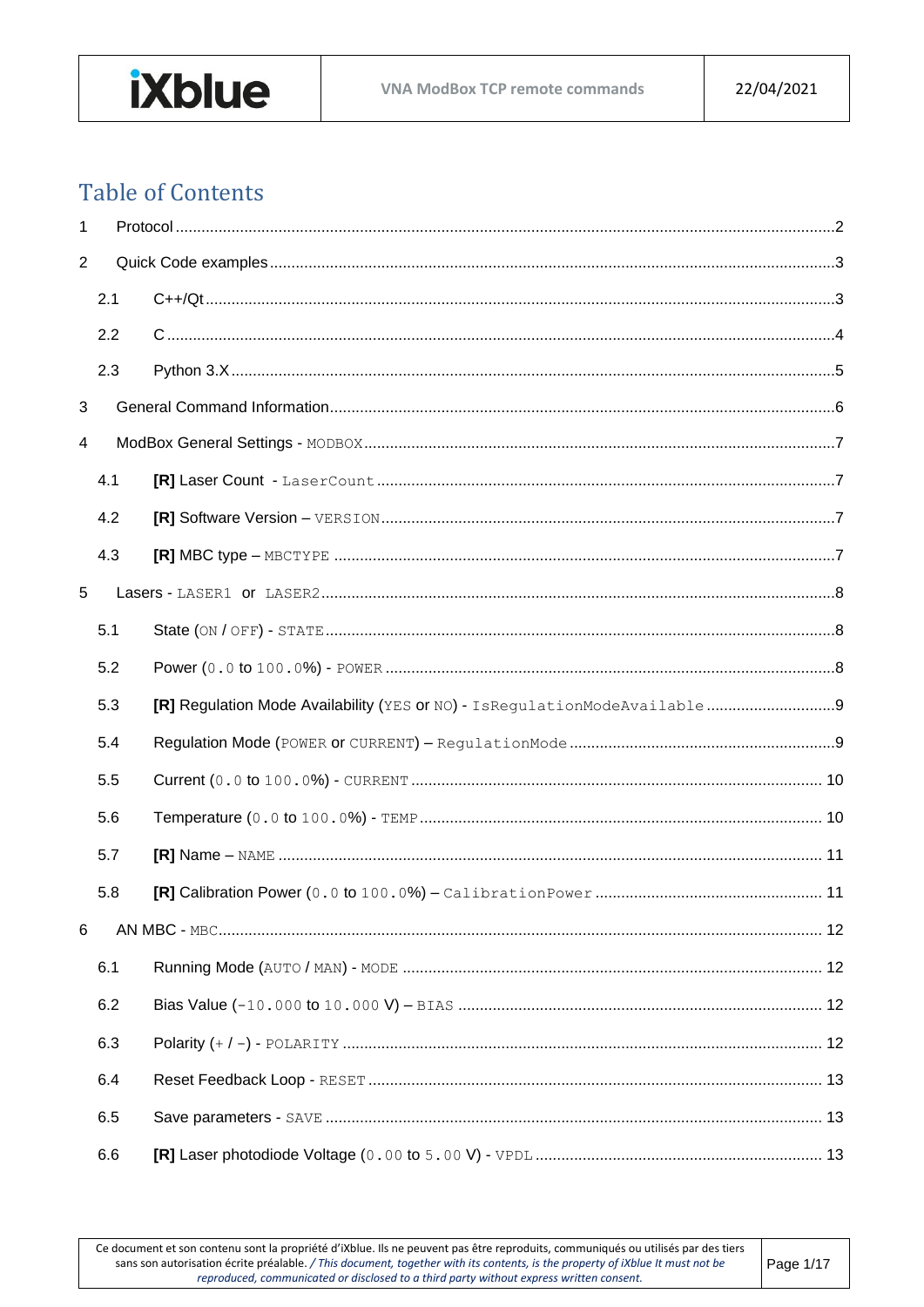#### **VNA ModBox TCP remote commands** 22/04/2021

|   | 6.7  |  |
|---|------|--|
|   | 6.8  |  |
|   | 6.9  |  |
|   | 6.10 |  |
|   | 6.11 |  |
| 7 |      |  |
|   | 7.1  |  |
|   | 7.2  |  |
|   | 7.3  |  |
|   | 7.4  |  |
|   | 7.5  |  |
|   | 7.6  |  |
|   | 7.7  |  |
|   | 7.8  |  |
|   | 7.9  |  |
|   | 7.10 |  |

#### **1 Protocol**

**iXblue** 

<span id="page-1-0"></span>The ModBox's remote control uses **TCP/IP socket communication**. When turning on the embedded Human Machine Interface, a TCP server is opened and starts listening for incoming connections. Several clients can be connected at the same time.

The listening port is **25000**.

For a client to connect, it must be on the **same network**.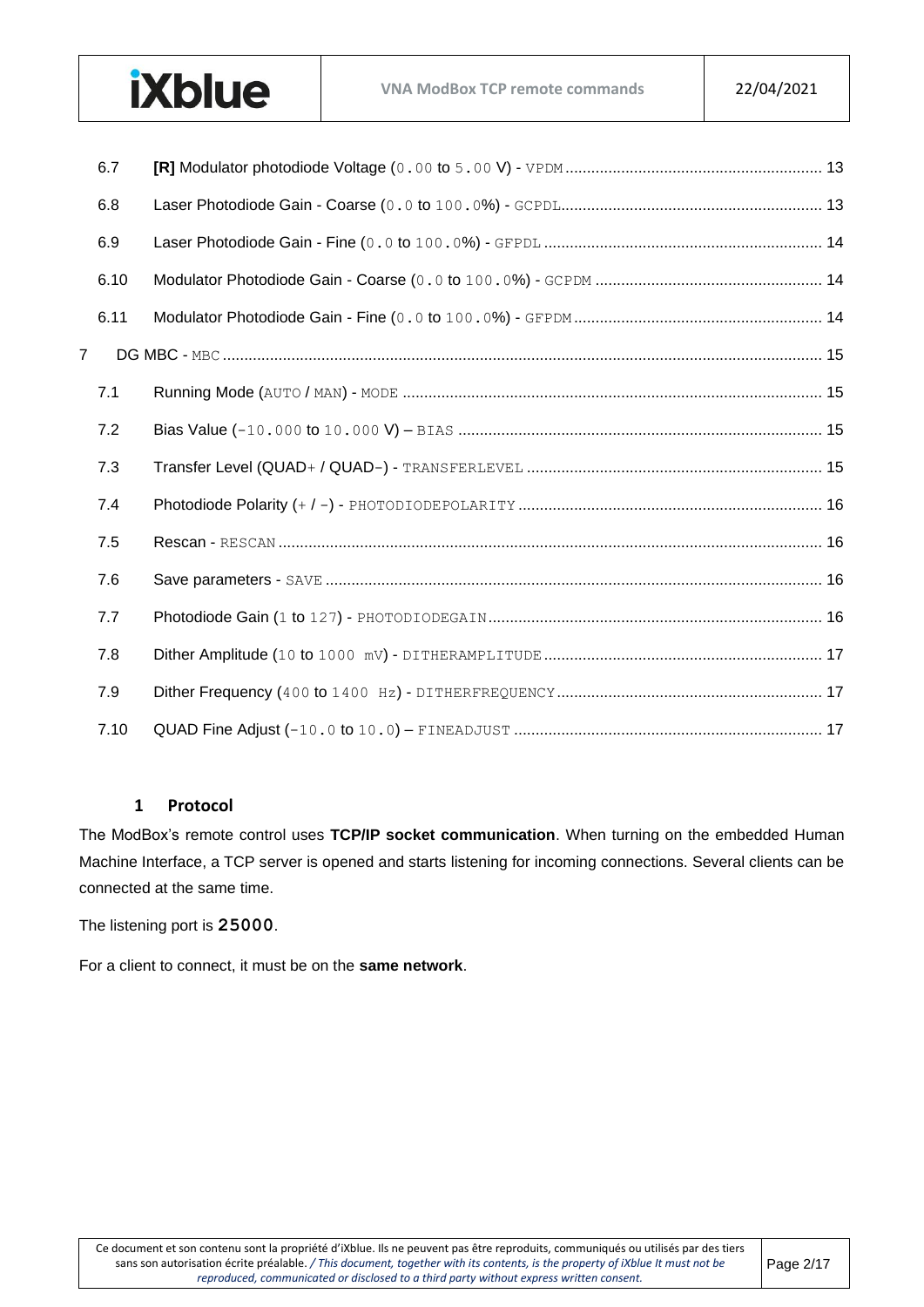#### <span id="page-2-0"></span>**2 Quick Code examples**

#### <span id="page-2-1"></span>2.1 C++/Qt

**iXblue** 

The following code sample was tested with **Qt 5.9.6 MinGW 32bit** on Windows 10, and **Qt 5.9.6 GCC 64bit** on Manjaro Linux 18.0.3:

```
#include <QtNetwork/QTcpSocket>
#include <QDebug>
```

```
int timeout msecs = 1000;
 quint16 port = 25000;
QString hostname = "127.0.0.1";
 QTcpSocket* socket = new QTcpSocket();
 socket->connectToHost(hostname, port);
 if (socket->waitForConnected(timeout_msecs) == true)
 {
    // Do not forget the carriage return char (\n\r)
     socket->write(QString("laser1:state?\r").toUtf8());
     socket->waitForReadyRead(timeout_msecs);
     qDebug() << socket->readAll(); // Should print 'ON\r' or 'OFF\r'
     socket->write(QString("LASER2:POWER 97\r").toUtf8());
     socket->waitForReadyRead(timeout_msecs);
     qDebug() << socket->readAll(); // Should print '97.0\r'
 }
 else
 {
     // Error (wrong IP/Port or the remote control server was not started
 }
 socket->deleteLater();
 socket = nullptr;
```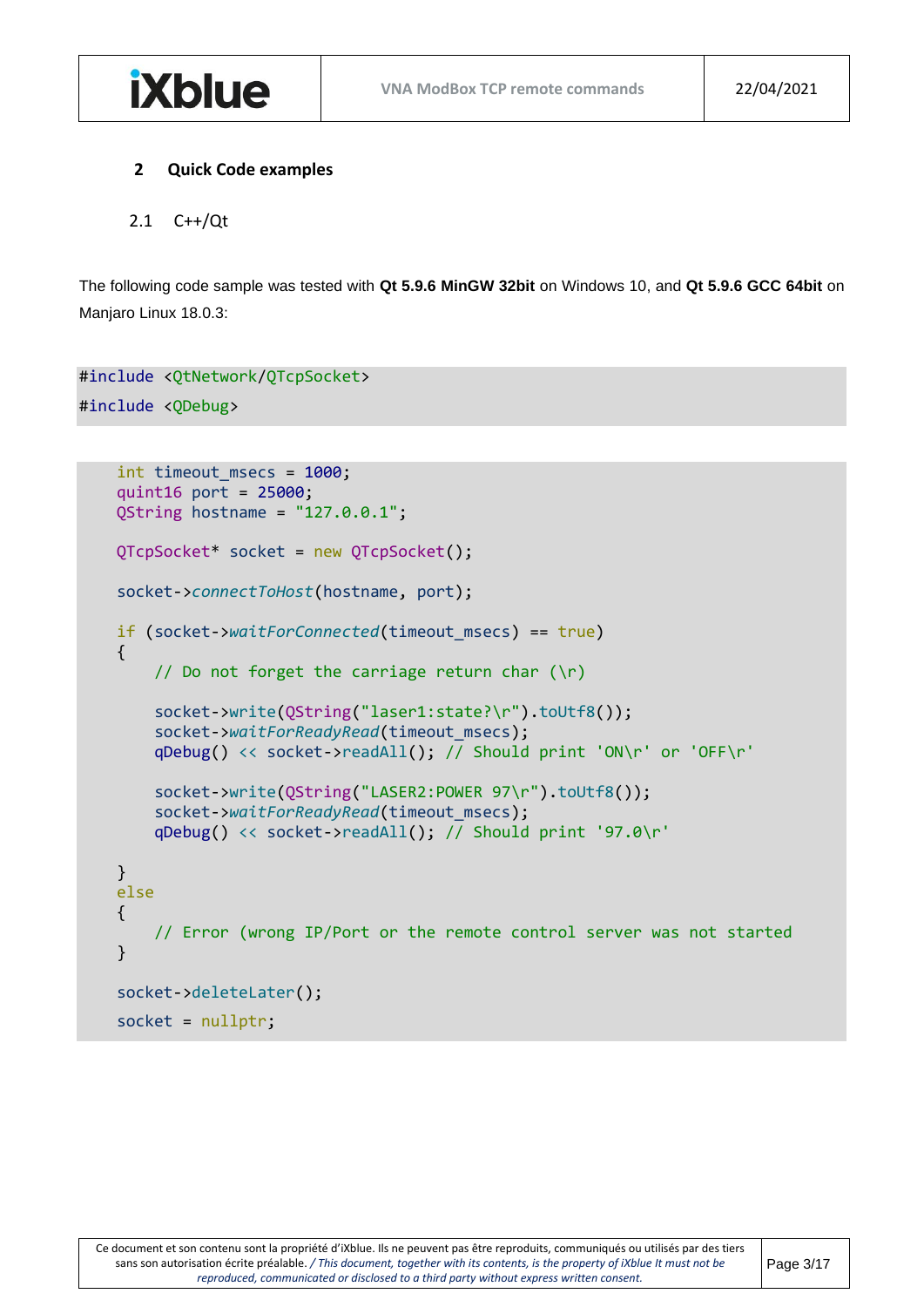#### 2.2 C

**iXblue** 

<span id="page-3-0"></span>For **UNIX** systems (tested with **gcc 8.2.1** on Manjaro Linux 18.0.3):

```
#include <arpa/inet.h>
#include <stdio.h>
#include <string.h>
#include <sys/socket.h>
#include <unistd.h>
#define BUFFER_SIZE 128
int main(int argc, char const *argv[]) { 
    uint16 t port = 25000;
    char* hostname = "192.168.56.1";
    struct sockaddr in address;
    int sock = 0, valread;
    struct sockaddr in serv addr;
     char* command; 
    char buffer[BUFFER_SIZE] = \{\theta\};
    if ((sock = socket(AF_INET, SOCK_STREAM, \theta)) < \theta) {
         printf("\n Socket creation error \n"); 
         return -1; 
     } 
     memset(&serv_addr, '0', sizeof(serv_addr)); 
    serv_addr.sin_family = AF_INET;
    serv addr.\sin port = htons(port);
     // Convert IPv4 and IPv6 addresses from text to binary form 
    if(int\_pton(AF_INET, hostname, 8serv\_addr.sin\_addr) \le 0) {
         printf("\nInvalid address/ Address not supported \n"); 
         return -1; 
     } 
     if (connect(sock, (struct sockaddr *)&serv_addr, sizeof(serv_addr)) < 0) { 
        printf("\nConnection Failed \n");
         return -1; 
     } 
    command = "laser1:state? \r\n";
    send(sock, command, strlen(command), 0);
    valread = read( sock, buffer, BUFFER_SIZE);
     printf("%s\n", buffer); // Should print 'ON\r' or 'OFF\r'
    command = "LASER2: power 97\r";
    send(sock, command, strlen(command), 0);
    valread = read( sock, buffer, BUFFER_SIZE);
     printf("%s\n", buffer); // Should print '97.0\r'
     return 0; 
}
```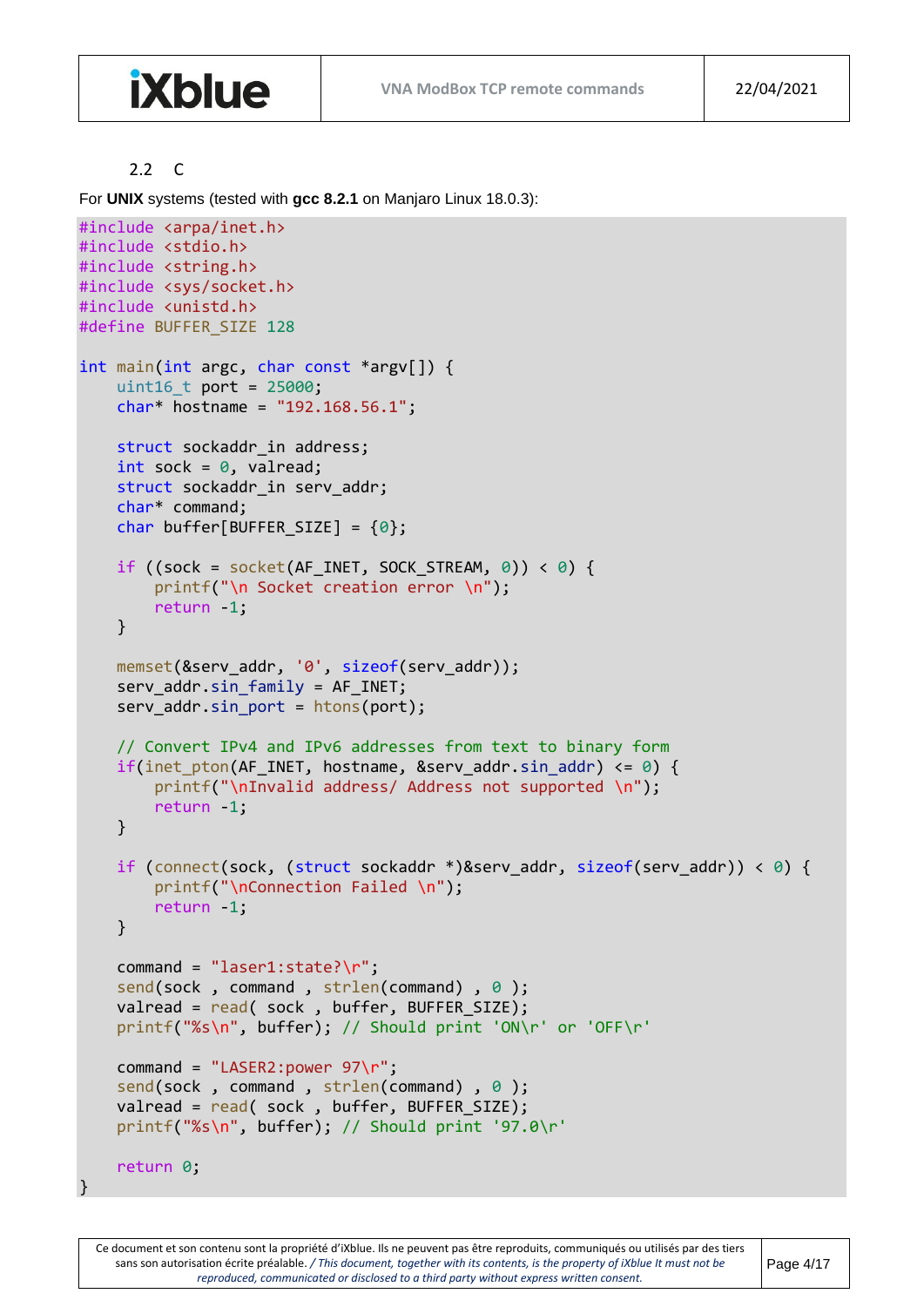

#### <span id="page-4-0"></span>2.3 Python 3.X

```
#!/usr/bin/env python3
```

```
import socket
import sys 
remote_ip = '192.168.56.1'
port = 25000
# create socket
socket = socket.socket(socket.AF_INET, socket.SOCK_STREAM)
# Connect to remote server
socket.connect((remote_ip , port))
# Send command
socket.sendall('LASER1 : state? \r'.encode('utf-8'))
# Receive reply
reply = socket.recv(128)
print(reply.decode('utf-8')) # Should print 'ON\r' or 'OFF\r'
socket.sendall('laser2:power 97\r'.encode('utf-8'))
```

```
print(socket.recv(128).decode('utf-8')) # Should print '97.0\r'
```
(Tested with **Python 3.7.2** on Manjaro Linux 18.0.3, and **Python 3.7.0** on Windows 10)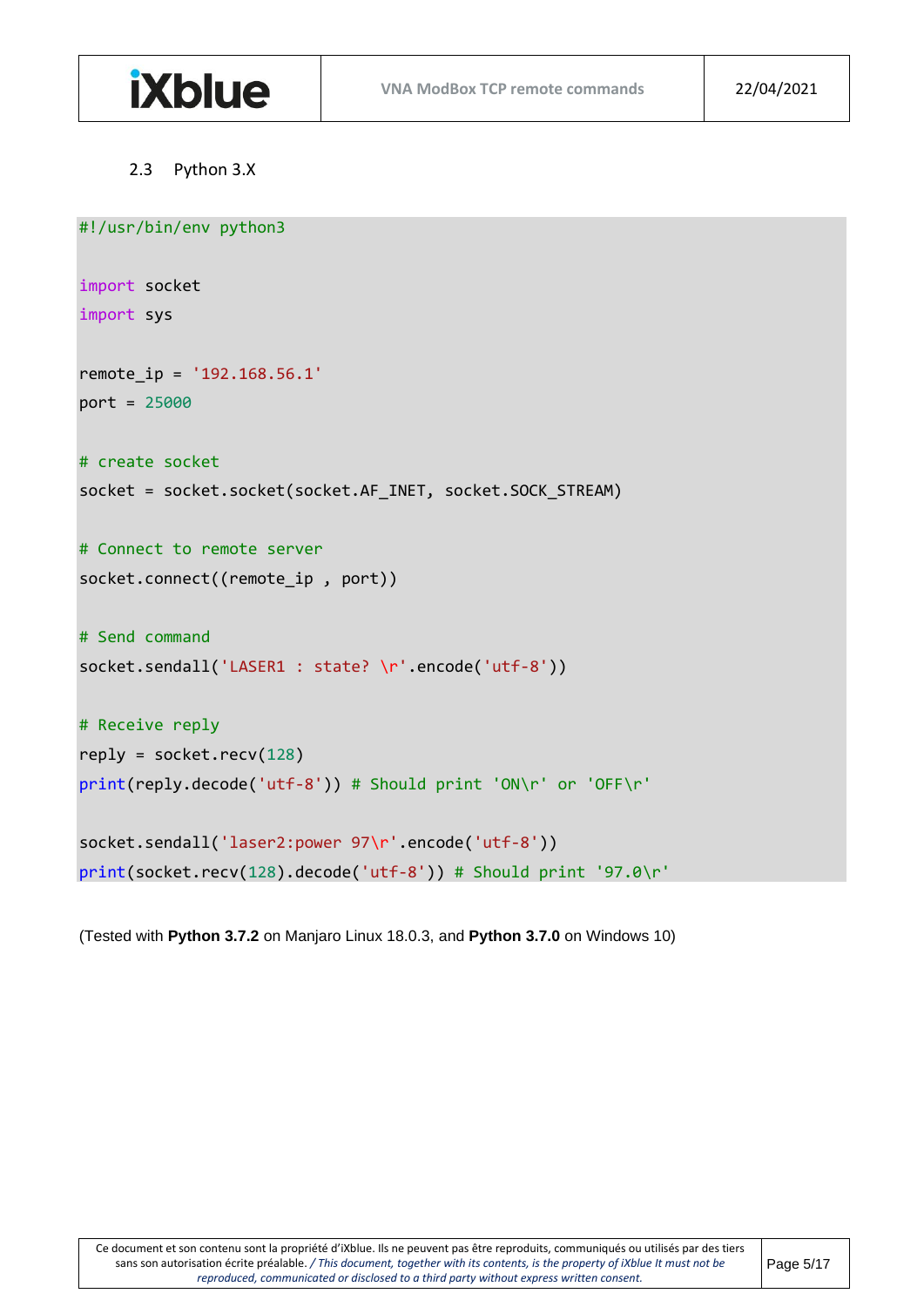#### **3 General Command Information**

<span id="page-5-0"></span>All commands are UTF-8 encoded strings.

**iXblue** 

Each command (sent and received) ends with a **carriage return** (**\r**).

Each **setter** command generally follows the pattern **DEVICE:SETTING** *<space>* **VALUE**. The reply should be **VALUE**.

Each **getter** command generally follows the pattern **DEVICE:SETTING?**. The reply should be the corresponding value.

Some commands are replied to with **OK**.

If an **incorrect** command is sent and not recognized, the reply will be **ERROR**.

If a sent value is out of the setting's bounds, the **closest bound** will be used instead (the reply will also be that bound). The same goes for sending a value with more decimals than needed (5.4789  $\rightarrow$  5.5).

Negative values must not have any space between the minus sign and the value:  $-15\sqrt{ }$  - 15 $\cancel{\text{X}}$ 

There must **not** be any space between **DEVICE** and the colon **:** or the colon **:** and **SETTING**.

All commands are **case insensitive**. However in this document, uppercase is usually used for the sake of readability (e.g. the following three commands have the same effect:

- LASER:power 45.6
- laser: POWER 45.6
- LAser: pOwER 45.6).

The **decimal separator** is . (dot).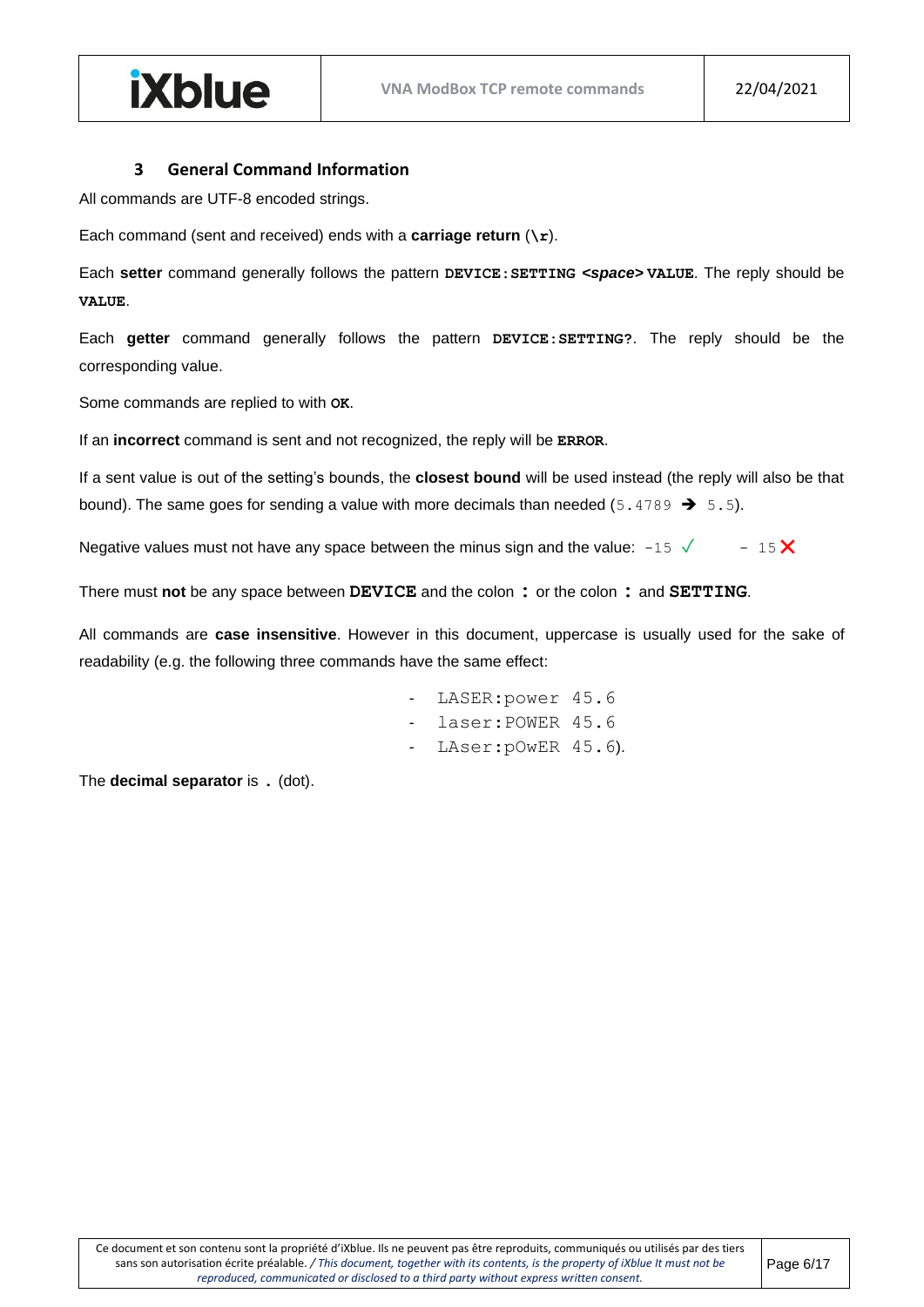#### <span id="page-6-0"></span>**4 ModBox General Settings - MODBOX**

<span id="page-6-1"></span>4.1 **[R]** Laser Count - LaserCount

#### This is a **Read Only** value.

| <b>Command</b>                | Sent                | <b>Reply</b> |
|-------------------------------|---------------------|--------------|
| Get number of embedded lasers | MODBOX: LaserCount? | or           |

#### <span id="page-6-2"></span>4.2 **[R]** Software Version – VERSION

#### This is a **Read Only** value.

| Command              | Sent                    | <b>Reply</b>     |
|----------------------|-------------------------|------------------|
| Get software version | <b>MODBOX: VERSION?</b> | V1.7.0<br>(e.g.) |

#### <span id="page-6-3"></span>4.3 **[R]** MBC type – MBCTYPE

This command is available **only since version 1.4**. Prior to this version, assume the result would be AN.

The result of this command will determine which command are available for the MBC subcommands!

This is a **Read Only** value.

| <b>Command</b>                            | <b>Sent</b>             | <b>Reply</b> |
|-------------------------------------------|-------------------------|--------------|
|                                           |                         | ΆN           |
| Get type of MBC included in the<br>ModBox | <b>MODBOX: MBCTYPE?</b> | or           |
|                                           |                         | DG           |

#### **AN** stands for **Analogic MBC**.

**DG** stands for **Digital MBC**.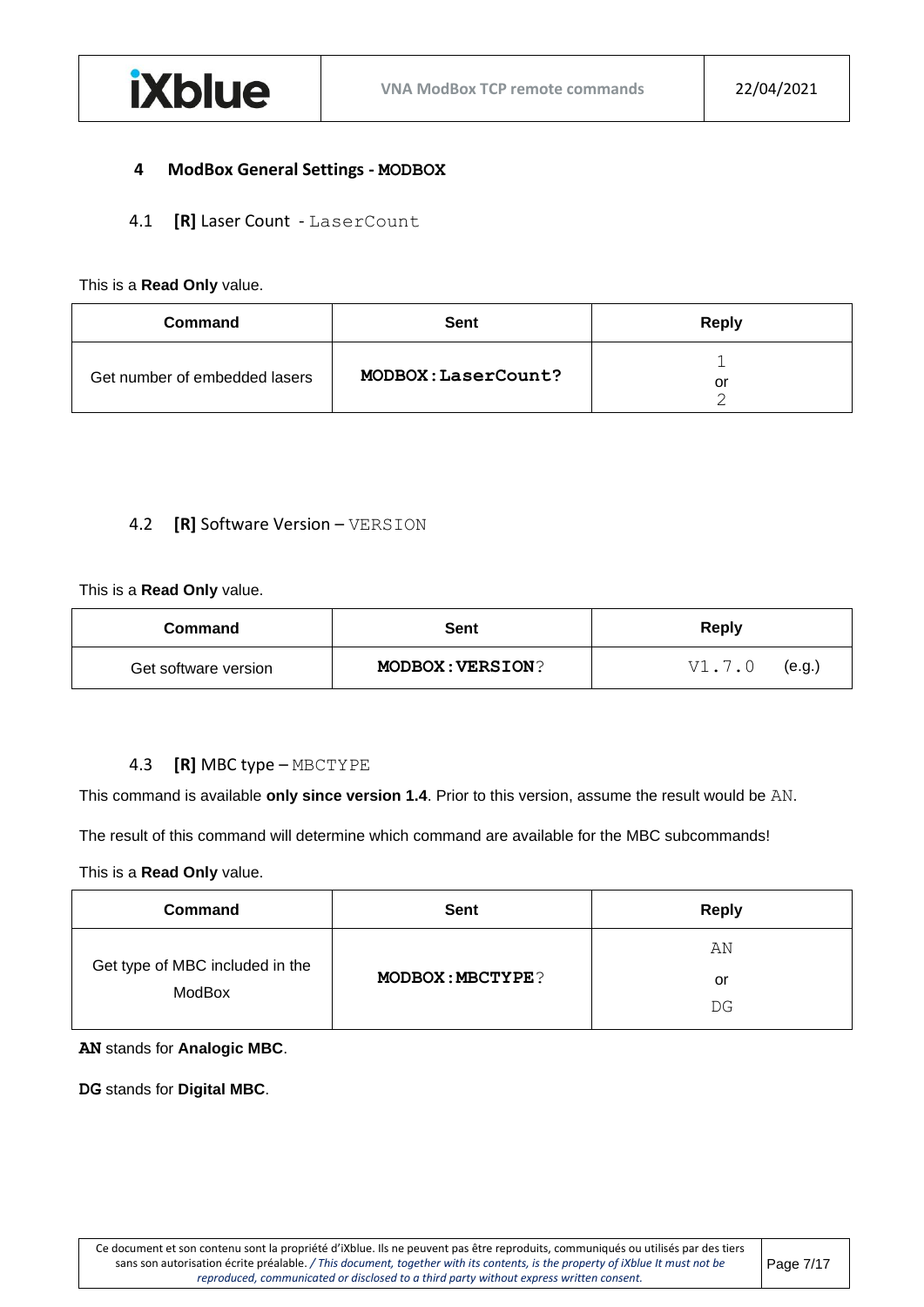#### **5 Lasers - LASER1 or LASER2**

**iXblue** 

<span id="page-7-1"></span><span id="page-7-0"></span>You can use **LASER** instead of **LASER1**, as it makes more sense if your ModBox has only one embedded Laser.

#### 5.1 State (ON / OFF) - STATE

| <b>Command</b>                | Sent                                         | <b>Reply</b>           |
|-------------------------------|----------------------------------------------|------------------------|
| Turn On First Laser           | LASER: STATE ON<br>or<br>LASER1: STATE ON    | <b>ON</b>              |
| <b>Turn Off First Laser</b>   | LASER: STATE OFF<br>or<br>LASER1: STATE OFF  | OFF                    |
| <b>Get First Laser State</b>  | LASER: STATE?<br><b>or</b><br>LASER1: STATE? | <b>ON</b><br>or<br>OFF |
| Turn On Second Laser          | LASER2: STATE ON                             | ON                     |
| <b>Turn Off Second Laser</b>  | LASER2: STATE OFF                            | OFF                    |
| <b>Get First Second State</b> | LASER: STATE                                 | ON<br>or<br>OFF        |

If you try to turn ON a laser but the reply is OFF, then that may mean that the physical key switch on the frontpanel is not set to the EN position (for  $v1.6.1$  and above).

## 5.2 Power (0.0 to 100.0%) - POWER

<span id="page-7-2"></span>

| Command                          | <b>Sent</b>                             | <b>Reply</b>   |
|----------------------------------|-----------------------------------------|----------------|
| Set Power for First Laser        | LASER: POWER 45.6<br>LASER1: POWER 97.0 | 45.6<br>97.0   |
| <b>Get Power for First Laser</b> | LASER: POWER?<br>or<br>LASER1: STATE?   | (e.g.)<br>45.9 |
| Set Power for Second Laser       | LASER2: POWER 40.5                      | 40.5           |
| Get Power for Second Laser       | LASER2: POWER?                          | (e.g.)<br>45.9 |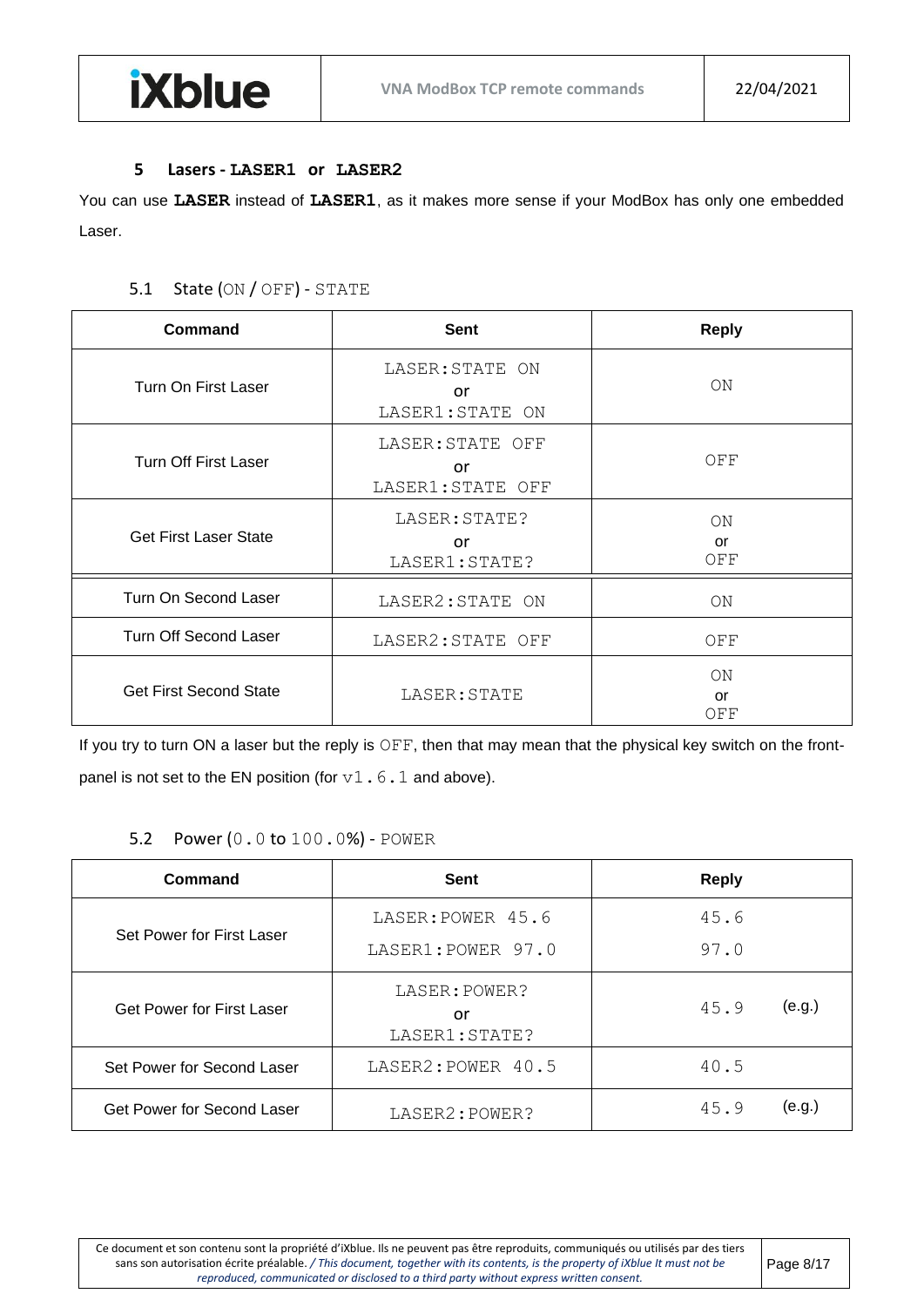

## The three following commands are only available since **v1.6.0** of the embedded software. For any previous version, the regulation mode cannot be changed.

<span id="page-8-0"></span>5.3 **[R]** Regulation Mode Availability (YES or NO) - IsRegulationModeAvailable

## This is a **Read Only** value.

If the reply to this command is **NO**, then the next two commands are not available and will always be replied to with **ERROR**.

| Command                                                          | <b>Sent</b>                                                                   | <b>Reply</b> |
|------------------------------------------------------------------|-------------------------------------------------------------------------------|--------------|
| <b>Get First Laser</b><br><b>Regulation Mode</b><br>Availability | LASER: IsRegulationModeAvailable?<br>or<br>LASER1: IsRegulationModeAvailable? | YES<br>or    |
| <b>Get Second Regulation</b><br>Mode Availability                | LASER2: IsRequlationModeAvailable?                                            | NO.          |

## <span id="page-8-1"></span>5.4 Regulation Mode (POWER or CURRENT) – RegulationMode

To change this setting, the laser must be **[turned OFF](#page-7-1)**. If an attempt is made to change this setting while the laser is turned ON, nothing will happen. The reply will always reflect the most up-to-date state of this setting. (e.g. with a Laser which is turned **ON** and already set to Power mode, if we try to change it to Current mode with the remote command, the reply will be **POWER**, not **CURRENT**, because it remained in Power mode since the laser was not turned off).

If this setting is set to POWER, then the actual laser output power will be affected by the [POWER](#page-7-2) [setting.](#page-7-2) If this setting is set to CURRENT, then the actual laser output power will be affected by the [CURRENT](#page-9-0) [setting.](#page-9-0) If this setting is not available, then the actual laser output power will be affected by the [POWER](#page-7-2) [setting.](#page-7-2)

| Command                                          | <b>Sent</b>                                             | <b>Reply</b> |
|--------------------------------------------------|---------------------------------------------------------|--------------|
| <b>Get First Laser</b><br><b>Regulation Mode</b> | LASER: RegulationMode?<br>or<br>LASER1: RegulationMode? | POWER<br>or  |
| <b>Get Second Regulation</b><br>Mode             | LASER2: IsRegulationModeAvailable?                      | CURRENT      |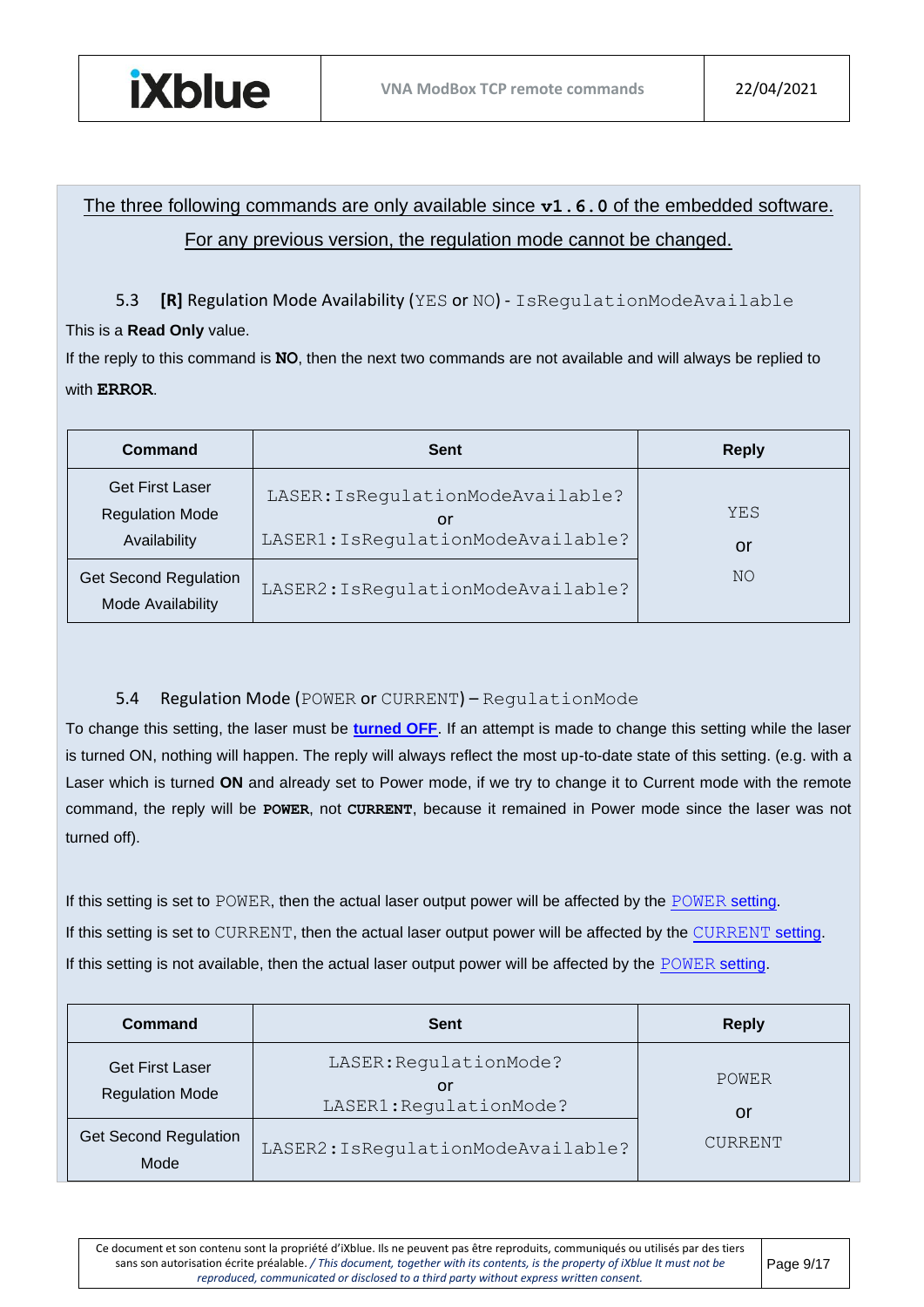

| <b>Set First Laser</b><br><b>Regulation Mode</b> | LASER: RegulationMode POWER<br>or<br>LASER1: RequlationMode POWER<br>or<br>LASER: RegulationMode CURRENT<br>or<br>LASER1: RequlationMode CURRENT | POWER<br>or<br><b>CURRENT</b> |
|--------------------------------------------------|--------------------------------------------------------------------------------------------------------------------------------------------------|-------------------------------|
|                                                  | LASER2: RequlationMode POWER                                                                                                                     |                               |
| Set Second Laser<br><b>Regulation Mode</b>       | or<br>LASER2: RegulationMode CURRENT                                                                                                             |                               |

## <span id="page-9-0"></span>5.5 Current (0.0 to 100.0%) - CURRENT

| Command                             | <b>Sent</b>                               | <b>Reply</b>   |
|-------------------------------------|-------------------------------------------|----------------|
| <b>Set Current for First Laser</b>  | LASER: CURRENT 45.6                       | 45.6           |
|                                     | LASER1: CURRENT 97.0                      | 97.0           |
| <b>Get Current for First Laser</b>  | LASER: CURRENT?<br>or<br>LASER1: CURRENT? | (e.g.)<br>45.9 |
| Set Current for Second Laser        | LASER2: CURRENT 40.5                      | 40.5           |
| <b>Get Current for Second Laser</b> | LASER2: CURRENT?                          | (e.g.)<br>45.9 |

## <span id="page-9-1"></span>5.6 Temperature (0.0 to 100.0%) - TEMP

| Command                         | Sent              | <b>Reply</b>   |
|---------------------------------|-------------------|----------------|
|                                 | LASER: TEMP 19    | 19.0           |
| Set Temperature for First Laser | LASER1:TEMP 105.2 | 100.0          |
|                                 | LASER: TEMP?      |                |
| Get Temperature for First Laser | or                | (e.g.)<br>45.9 |
|                                 | LASER1:TEMP?      |                |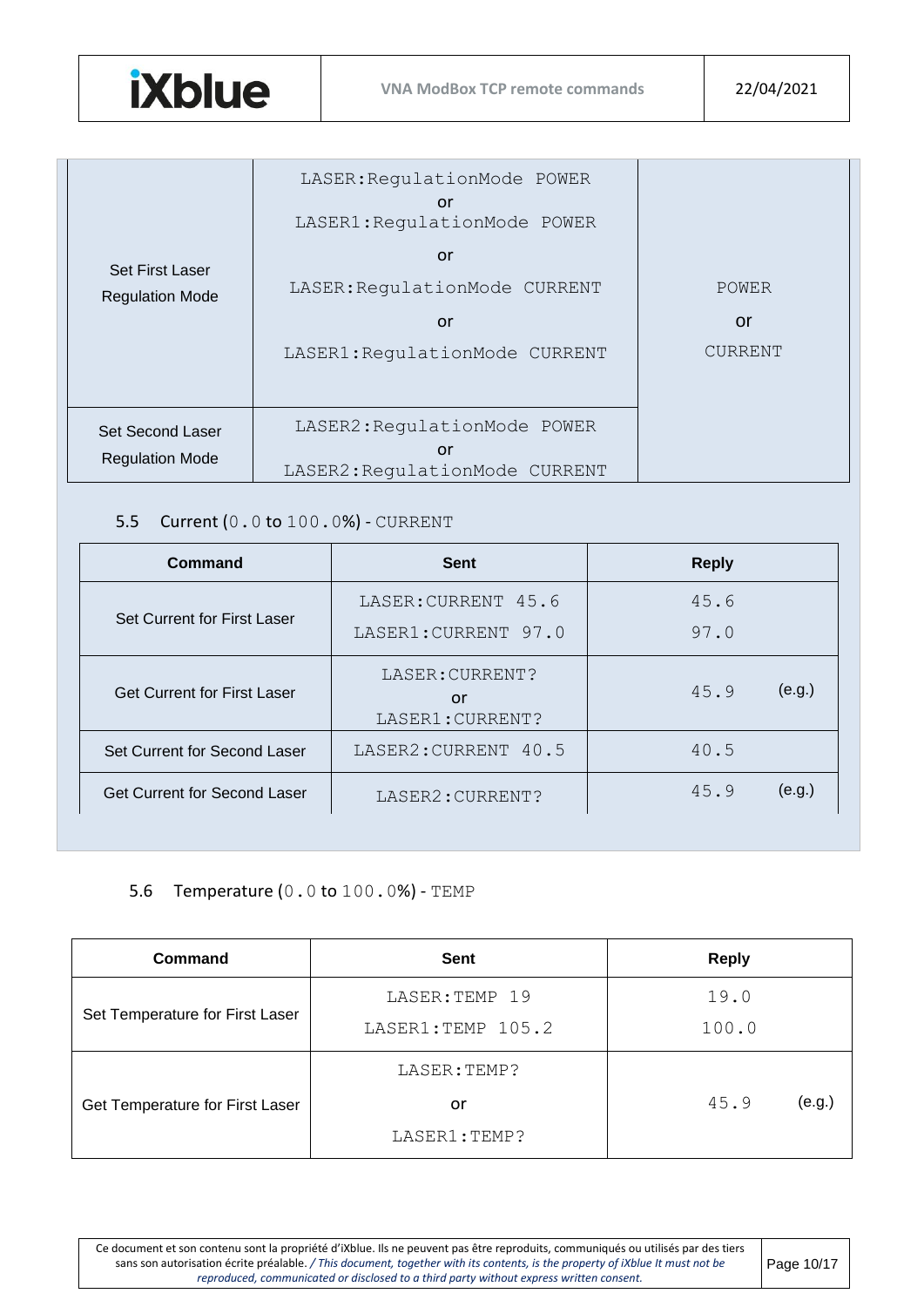#### 5.7 **[R]** Name – NAME

#### <span id="page-10-0"></span>This is a **Read Only** value.

| Command                     | Sent                               | <b>Reply</b>      |
|-----------------------------|------------------------------------|-------------------|
| <b>Get First Laser Name</b> | LASER: NAME?<br>or<br>LASER1:NAME? | 1310 nm<br>(e.g.) |
| Get Second Laser Name       | LASER2:NAME?                       | 1550 nm<br>(e.g., |

## 5.8 **[R]** Calibration Power (0.0 to 100.0%) – CalibrationPower

#### <span id="page-10-1"></span>This is a **Read Only** value.

This setting is (approximately) the recommended value to set the Laser power to, in order to start an mbc calibration. This usually matches a laser power output of around 10 dBm.

| Command                                                     | Sent                                                          | <b>Reply</b>   |
|-------------------------------------------------------------|---------------------------------------------------------------|----------------|
| <b>Get First Laser</b><br>recommended Calibration<br>Power  | LASER: Calibration Power?<br>or<br>LASER1: Calibration Power? | 20.0<br>(e.g.) |
| <b>Get Second Laser</b><br>recommended Calibration<br>Power | LASER2: Calibration Power?                                    | 25.0<br>(e.g.  |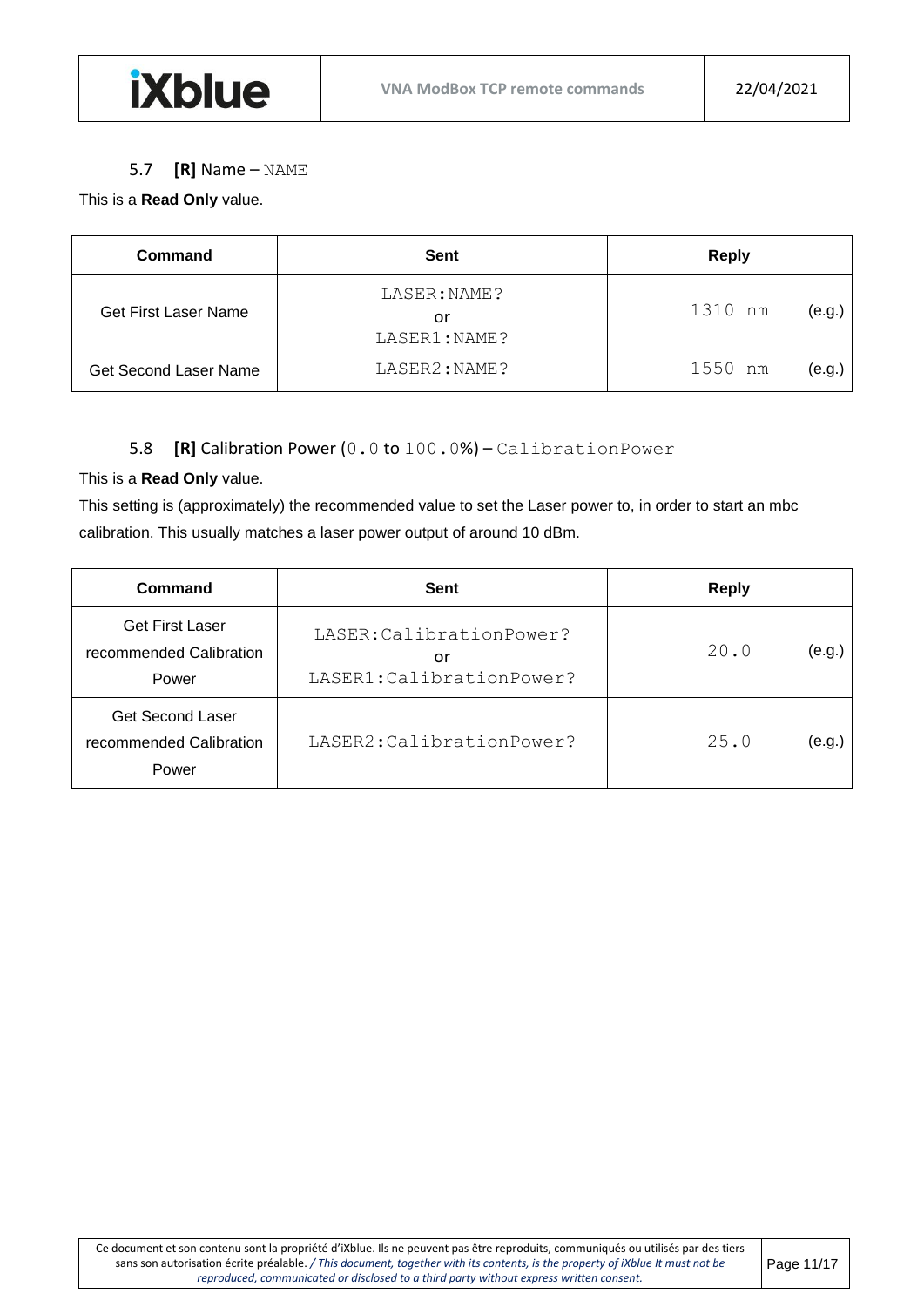#### **6 AN MBC - MBC**

**iXblue** 

<span id="page-11-0"></span>Since **v1.4** of the embedded software, the ModBox may include either a **Digital** MBC or of an **Analogic** MBC The following commands are only available if the reply of the **[MODBOX:MBCTYPE](#page-6-3)** command [\(4.3](#page-6-3) page [7\)](#page-6-3) is **DG**. Otherwise, you should see **[7](#page-14-0) [DG MBC -](#page-14-0) [MBC](#page-14-0)** page **[15](#page-14-0)**.

<span id="page-11-1"></span>If the version of your software is prior to **v1.4**, then your ModBox does include an AN MBC and the following commands will be available.

#### 6.1 Running Mode (AUTO / MAN) - MODE

| Command                          | Sent           | <b>Reply</b> |
|----------------------------------|----------------|--------------|
| Switch to Automatic running mode | MBC: MODE AUTO | AUTO         |
| Switch to Manual running mode    | MBC: MODE MAN  | MAN          |
|                                  |                | AUTO         |
| <b>Get Running Mode</b>          | MBC: MODE?     | or           |
|                                  |                | MAN          |

### <span id="page-11-2"></span>6.2 Bias Value  $(-10.000 \text{ to } 10.000 \text{ V}) - \text{BIAS}$

You may only set this value in **MANUAL** mode. If you try to set it in **AUTOMATIC** mode, the reply will be **AUTO** and nothing will happen.

| <b>Command</b> | <b>Sent</b>    | <b>Reply</b>    |
|----------------|----------------|-----------------|
|                |                | (e.g.)<br>5.678 |
| Set Bias Value | MBC:BIAS 5.678 | or              |
|                |                | <b>AUTO</b>     |
| Get Bias Value | MBC:BIAS?      | $-7.167$        |

## <span id="page-11-3"></span>6.3 Polarity  $(+ / -)$  - POLARITY

| Command                | Sent            | <b>Reply</b> |
|------------------------|-----------------|--------------|
| Set to Quad + Polarity | MBC: POLARITY + |              |
| Set to Quad - Polarity | MBC: POLARITY - | -            |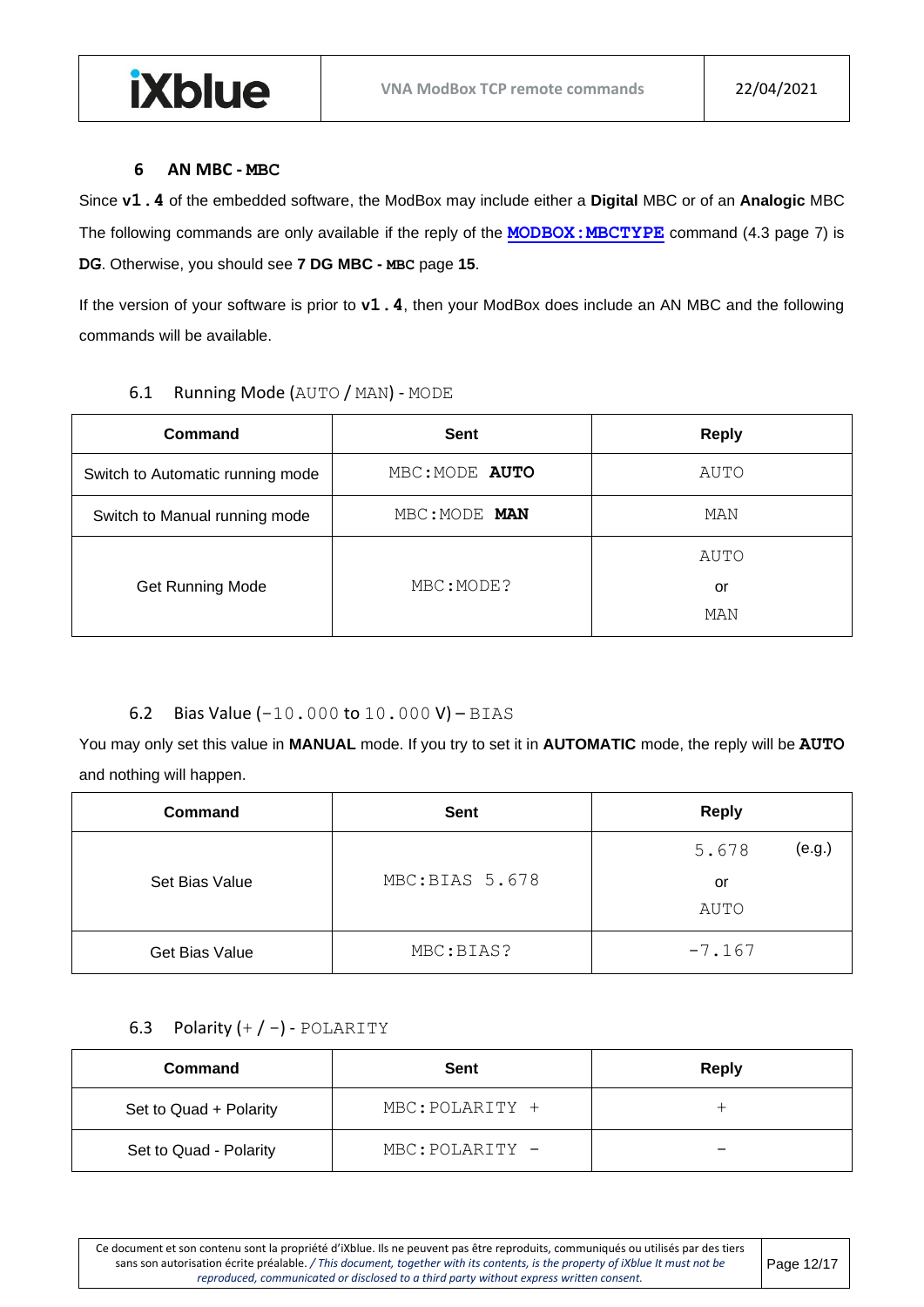

| <b>Get Polarity</b> | MBC: POLARITY? | or |
|---------------------|----------------|----|
|                     |                | -  |

#### 6.4 Reset Feedback Loop - RESET

<span id="page-12-0"></span>

| Command             | <b>Sent</b> | <b>Reply</b> |
|---------------------|-------------|--------------|
| Reset Feedback Loop | MBC:RESET   | ОK           |

#### 6.5 Save parameters - SAVE

<span id="page-12-1"></span>

| Command                           | Sent      | Reply |
|-----------------------------------|-----------|-------|
| Save parameters to MBC's internal |           |       |
| memory (persistent through        | MBC: SAVE | ΟK    |
| ModBox power loss)                |           |       |

Please note that if your ModBox contains two embedded lasers, this also saves the current Modulator and Laser Photodiode gain values for the currently turned on Laser. This means that the next time the laser is turned on, those saved values will be restored.

## 6.6 **[R]** Laser photodiode Voltage (0.00 to 5.00 V) - VPDL

<span id="page-12-2"></span>

| Command                      | Sent       | Reply          |
|------------------------------|------------|----------------|
| Get Laser Photodiode Voltage | MBC: VPDL? | (e.g.,<br>2.56 |

#### 6.7 **[R]** Modulator photodiode Voltage (0.00 to 5.00 V) - VPDM

<span id="page-12-3"></span>

| Command                          | Sent       | Reply          |
|----------------------------------|------------|----------------|
| Get Modulator Photodiode Voltage | MBC: VPDM? | (e.g.,<br>0.98 |

#### <span id="page-12-4"></span>6.8 Laser Photodiode Gain - Coarse (0.0 to 100.0%) - GCPDL

| Command<br>$\sim$ $\sim$ $\sim$ $\sim$ $\sim$ $\sim$ | Sent | <b>Reply</b> |
|------------------------------------------------------|------|--------------|
|------------------------------------------------------|------|--------------|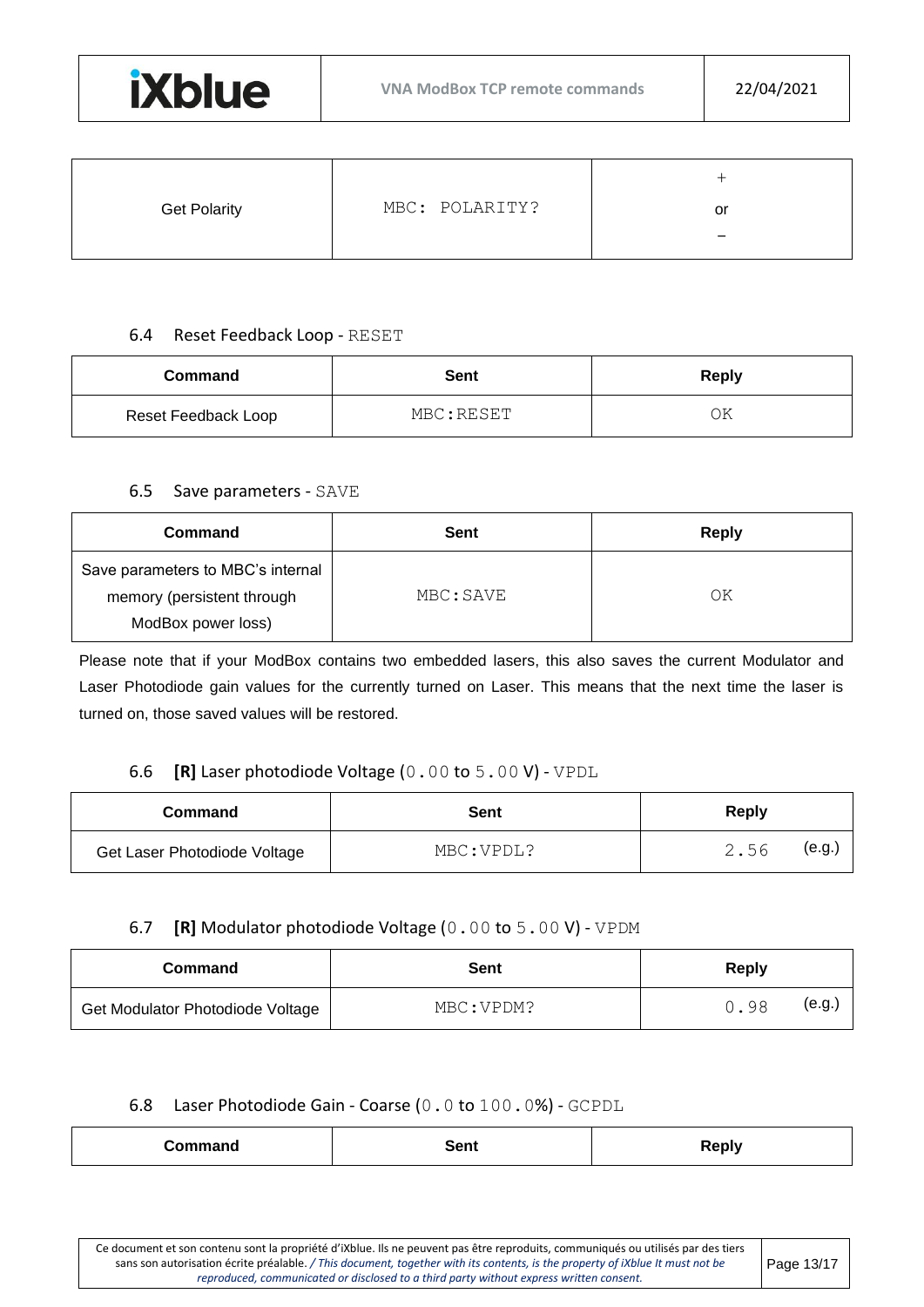| Set Coarse Laser Photodiode Gain | MBC:GCPDL 65.2 | 65.2           |
|----------------------------------|----------------|----------------|
| Get Coarse Laser Photodiode Gain | MBC: GCPDL?    | (e.a.)<br>48.0 |

#### 6.9 Laser Photodiode Gain - Fine (0.0 to 100.0%) - GFPDL

<span id="page-13-0"></span>

| Command                        | Sent           | <b>Reply</b>  |
|--------------------------------|----------------|---------------|
| Set Fine Laser Photodiode Gain | MBC:GFPDL 39.2 | 39.2          |
| Get Fine Laser Photodiode Gain | MBC: GFPDL?    | (e.q.)<br>9.3 |

#### 6.10 Modulator Photodiode Gain - Coarse (0.0 to 100.0%) - GCPDM

<span id="page-13-1"></span>

| Command                              | Sent           | Reply          |
|--------------------------------------|----------------|----------------|
| Set Coarse Modulator Photodiode Gain | MRC:GCPDM 12.3 | 12.3           |
| Get Coarse Modulator Photodiode Gain | MBC:GCPDM?     | (e.g.)<br>32.1 |

#### 6.11 Modulator Photodiode Gain - Fine (0.0 to 100.0%) - GFPDM

<span id="page-13-2"></span>

| Command                              | Sent           | Reply          |
|--------------------------------------|----------------|----------------|
| Set Coarse Modulator Photodiode Gain | MBC:GFPDM 98.7 | 98.7           |
| Get Coarse Modulator Photodiode Gain | MBC:GFPDM?     | (e.q.)<br>78.9 |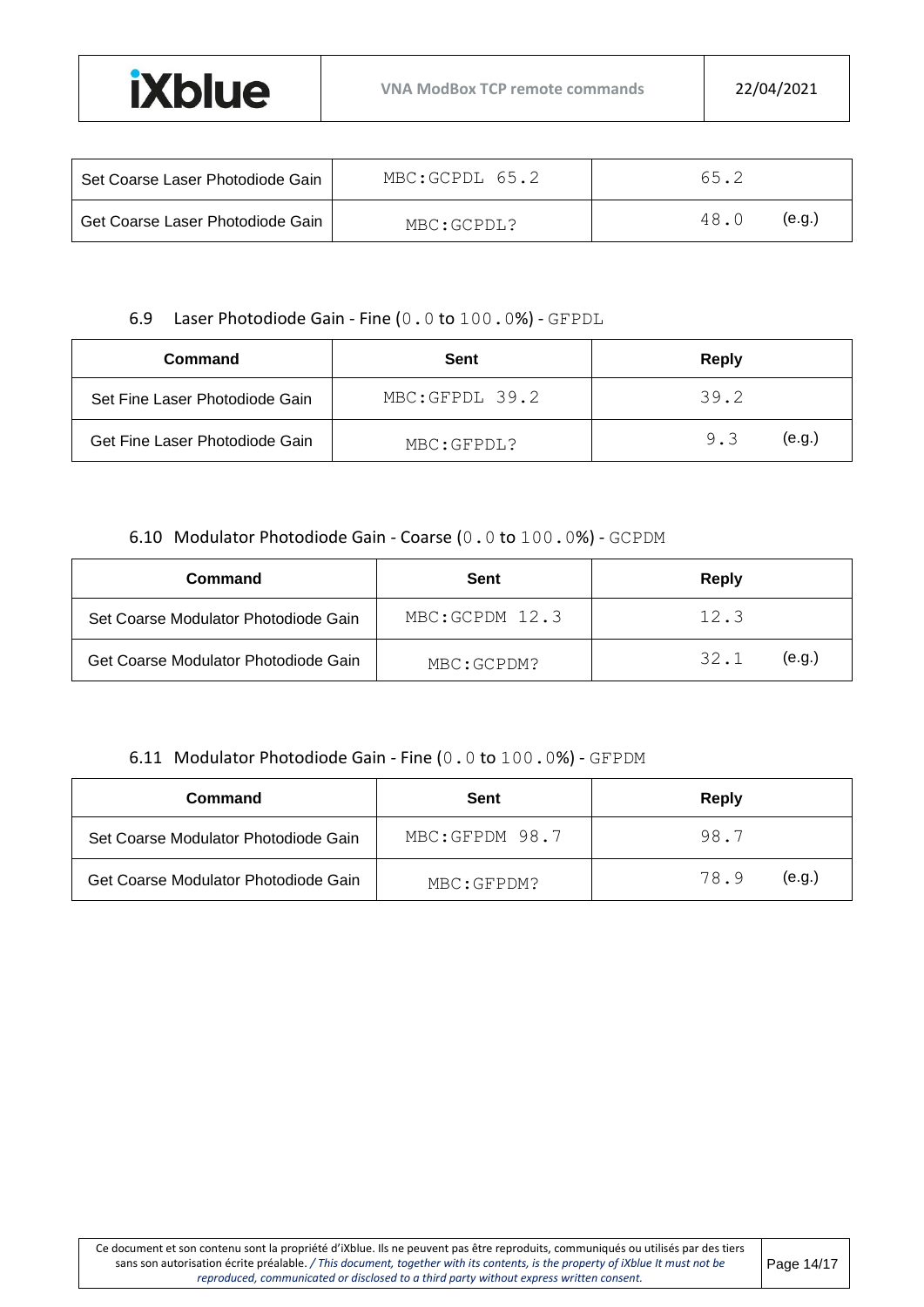#### **7 DG MBC - MBC**

<span id="page-14-0"></span>The following commands are only available since **v1.4** of the embedded software and if the reply of the **[MODBOX:MBCTYPE](#page-6-3)** command [\(4.3](#page-6-3) page [7\)](#page-6-3) is **DG**. Otherwise, you should see **[6](#page-11-0) [AN MBC -](#page-11-0) [MBC](#page-11-0) page [12](#page-11-0)**.

## 7.1 Running Mode (AUTO / MAN) - MODE

<span id="page-14-1"></span>

| Command                          | Sent           | <b>Reply</b>      |
|----------------------------------|----------------|-------------------|
| Switch to Automatic running mode | MBC: MODE AUTO | AUTO              |
| Switch to Manual running mode    | MBC: MODE MAN  | MAN               |
| <b>Get Running Mode</b>          | MBC: MODE?     | AUTO<br>or<br>MAN |

#### 7.2 Bias Value  $(-10.000 \text{ to } 10.000 \text{ V}) - \text{BIAS}$

<span id="page-14-2"></span>You may only set this value in **MANUAL** mode. If you try to set it in **AUTOMATIC** mode, the reply will be **AUTO** and nothing will happen.

| <b>Command</b> | <b>Sent</b>    | <b>Reply</b>    |
|----------------|----------------|-----------------|
|                |                | (e.g.)<br>5.678 |
| Set Bias Value | MBC:BIAS 5.678 | or              |
|                |                | <b>AUTO</b>     |
| Get Bias Value | MBC:BIAS?      | $-7.167$        |

#### 7.3 Transfer Level (QUAD+ / QUAD-) - TRANSFERLEVEL

<span id="page-14-3"></span>

| Command                | <b>Sent</b>              | <b>Reply</b> |
|------------------------|--------------------------|--------------|
| Set to Quad + Polarity | MBC: TRANSFERLEVEL QUAD+ | QUAD+        |
| Set to Quad - Polarity | MBC: TRANSFERLEVEL QUAD- | QUAD-        |
|                        |                          | QUAD+        |
| <b>Get Polarity</b>    | MBC: TRANSFERLEVEL?      | or           |
|                        |                          | $QUAD-$      |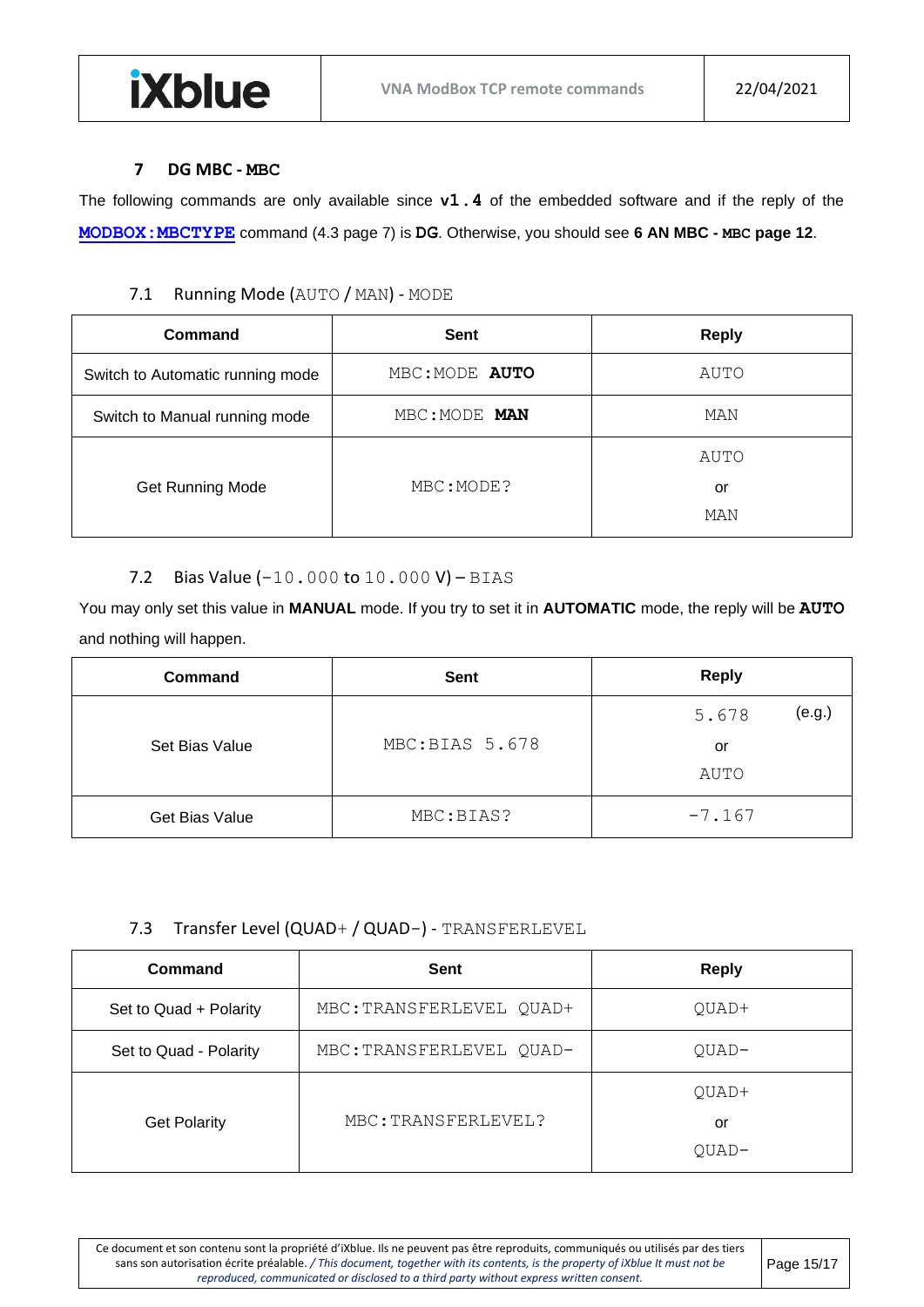## 7.4 Photodiode Polarity  $(+/-)$  - PHOTODIODEPOLARITY

<span id="page-15-0"></span>

| Command                                                     | <b>Sent</b>                 | <b>Reply</b>     |
|-------------------------------------------------------------|-----------------------------|------------------|
| <b>Invert Photodiode Polarity</b>                           | MBC: PHOTOTIODEPOLARITY INV | INV              |
| <b>Restore Photodiode Polarity</b><br>(set to Not Inverted) | MBC: PHOTODIODEPOLARITY NOT | NOT              |
| <b>Get Photodiode Polarity</b>                              | MBC: PHOTODIODEPOLARITY?    | INV<br>or<br>NOT |

#### 7.5 Rescan - RESCAN

<span id="page-15-1"></span>

| Command                 | <b>Sent</b> | <b>Reply</b> |
|-------------------------|-------------|--------------|
| <b>Start MBC Rescan</b> | MBC:RESCAN  | ОK           |

#### 7.6 Save parameters - SAVE

<span id="page-15-2"></span>

| Command                                                                               | Sent      | Reply |
|---------------------------------------------------------------------------------------|-----------|-------|
| Save parameters to MBC's internal<br>memory (persistent through<br>ModBox power loss) | MBC: SAVE | ΟK    |

## 7.7 Photodiode Gain (1 to 127) - PHOTODIODEGAIN

<span id="page-15-3"></span>

| Command             | Sent                   | Reply       |
|---------------------|------------------------|-------------|
| Set Photodiode Gain | MBC: PHOTODIODEGAIN 65 | 65          |
| Get Photodiode Gain | MBC: PHOTODIODEGAIN?   | 48<br>(e.g. |